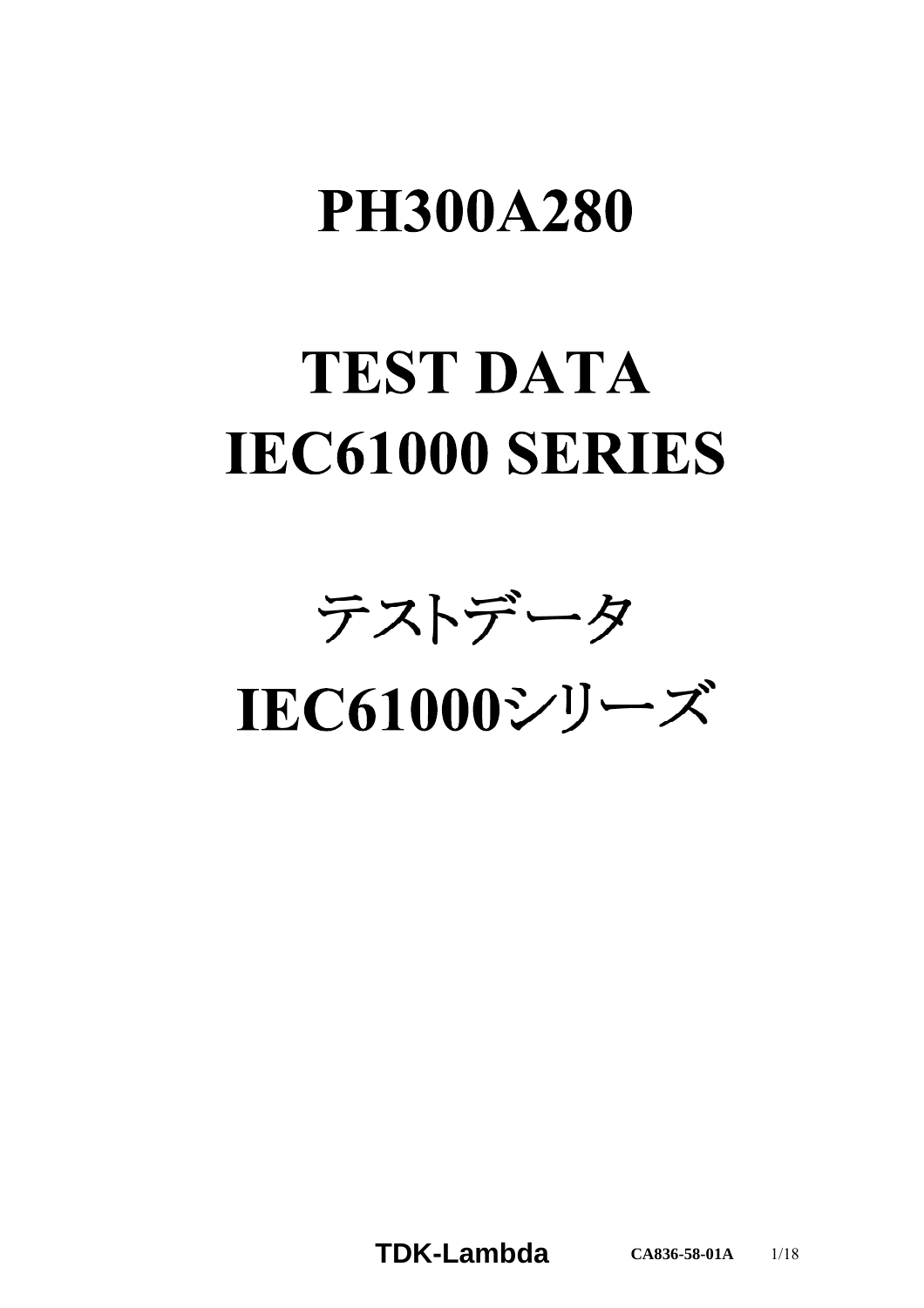### *RWS 50B-600B Series* **PH300A280**

#### **INDEX**

|    |                                                                                      | <b>PAGE</b> |
|----|--------------------------------------------------------------------------------------|-------------|
| 1. |                                                                                      |             |
|    | Electrostatic Discharge Immunity Test (IEC61000-4-2)                                 |             |
| 2. | 放射性無線周波数電磁界イミュニティ試験 ………………………………………………… 5                                            |             |
|    | Radiated Radio-Frequency Electromagnetic Field Immunity Test (IEC61000-4-3)          |             |
|    | 3. 電気的ファーストトランジェントバーストイミュニティ試験 …………………………………                                         |             |
|    | Electrical Fast Transient / Burst Immunity Test (IEC61000-4-4)                       |             |
|    | 4. サージイミュニティ試験 ……………………………………………………………                                               | 11          |
|    | Surge Immunity Test (IEC61000-4-5)                                                   |             |
|    | 5. 伝導性無線周波数電磁界イミュニティ試験 ………………………………………………… 13                                        |             |
|    | Conducted Disturbances Induced by Radio-Frequency Field Immunity Test (IEC61000-4-6) |             |
|    | 6. 電力周波数磁界イミュニティ試験 …………………………………………………………                                            | 17          |
|    | Power Frequency Magnetic Field Immunity Test (IEC61000-4-8)                          |             |

使用記号 Terminology Used

| $+V$ in | $\cdots$ … + 入力端子    | $+$ Input terminal                 |
|---------|----------------------|------------------------------------|
| -Vin    | •••••• - 入力端子        | - Input terminal                   |
| CNT)    | …… ON/OFFコントロール端子    | <b>ON/OFF Control terminal</b>     |
| $+V$    | ・・・・・・ + 出力端子        | $+$ Output terminal                |
| $+$ S   | ・・・・・・ + リモートセンシング端子 | + Remote sensing terminal          |
| $-V$    | ……… 出力端子             | - Output terminal                  |
| $-S$    | ・・・・・・ - リモートセンシング端子 | - Remote sensing terminal          |
| TRM     | …… 出力電圧外部可変用端子       | Output voltage adjustment terminal |
| FG      | ・・・・・・・ フレームグラウンド    | Frame GND                          |
| $\div$  | ・・・・・・ 接地            | Earth                              |

※ 当社標準測定条件における結果であり、参考値としてお考え願います。

Test results are reference data based on our standard measurement condition.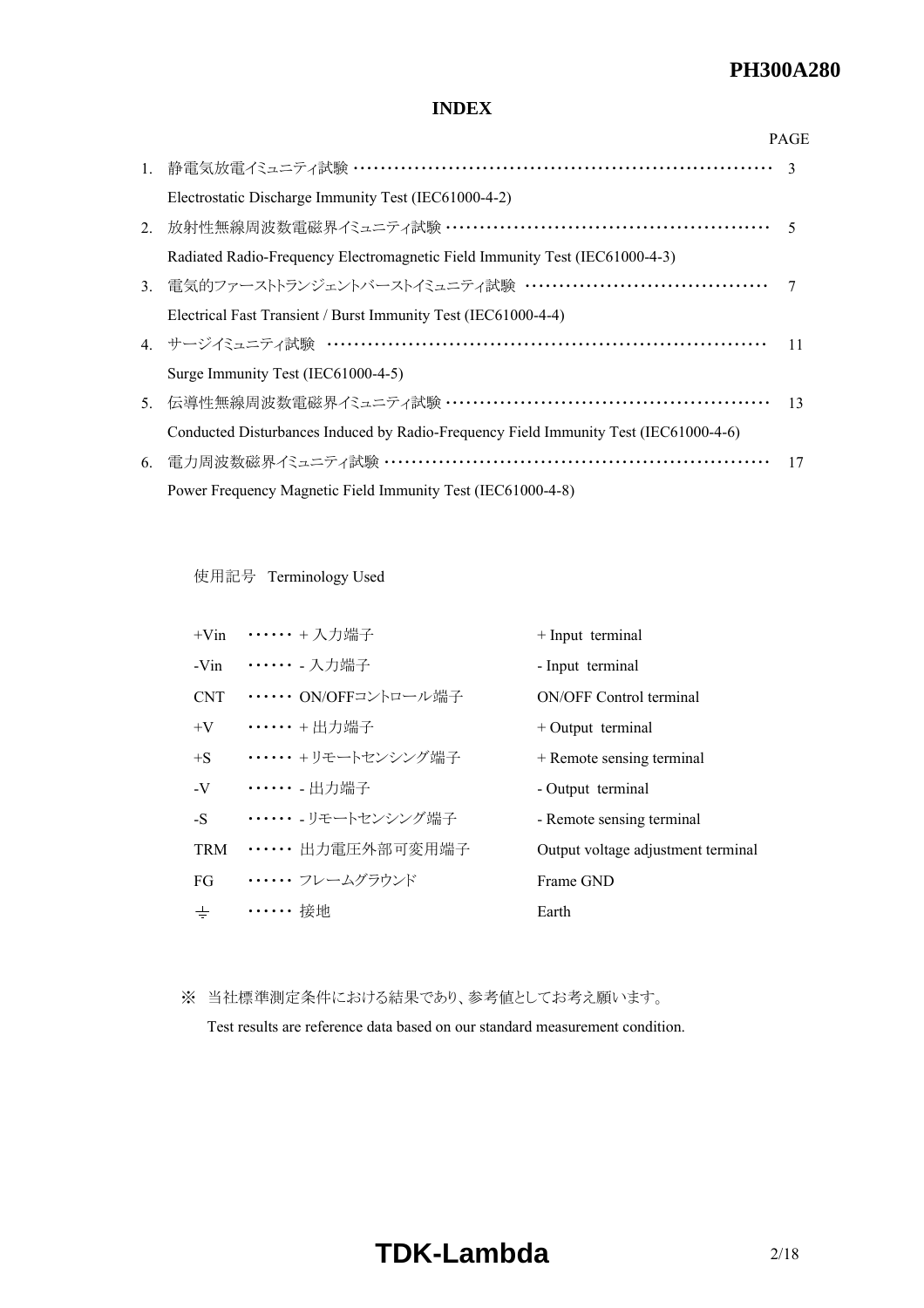#### 1. 静電気放電イミュニティ試験 **Electrostatic Discharge Immunity Test (IEC61000-4-2)**

#### **MODEL : PH300A280**

| (1) 使用計測器 Equipment Used<br>静電気試験器<br>Electro Static Discharge Simulator<br>放電抵抗<br>Discharge Resistance<br>静電容量<br>Capacity                                                                           |                                                       | : $330\Omega$<br>: $150pF$ | 5V : NSG 435 (SCHAFFNER)<br>24V: ESS-S3011/GT-30R (Noise Laboratory)                 |                                         |
|--------------------------------------------------------------------------------------------------------------------------------------------------------------------------------------------------------|-------------------------------------------------------|----------------------------|--------------------------------------------------------------------------------------|-----------------------------------------|
| (2) 供試体台数 The Number of D.U.T. (Device Under Test)<br>PH300A280-5 : 1台 (unit)<br>PH300A280-24 : 1台 (unit)                                                                                              |                                                       |                            |                                                                                      |                                         |
| (3) 試験条件 Test Conditions<br>• 入力電圧<br>Input Voltage<br>• 出力電流<br><b>Output Current</b><br>• 試験回数<br>$\therefore 10$<br>Number of tests 10 times<br>• ベースプレート温度 : 25°C<br><b>Base-Plate Temperature</b> | : 280VDC<br>: $0\%$ , $100\%$                         |                            | Output Voltage<br>• 極性<br>Polarity<br>• 放電間隔             : >1秒<br>Discharge Interval | : 定格<br>Rated<br>$: +,-$<br>$>1$ second |
| (4) 試験方法及び印加箇所 Test Method and Device Test Point<br>接触放電<br>Contact Discharge FG terminal, Heatsink<br>気中放電<br>$\lambda$ in Discharge                                                                  | : FG端子、ヒートシンク<br>:入出力端子<br>Innut and Output toppingle |                            |                                                                                      |                                         |



(\*) オシロスコープが誤動作する為、アナログ電圧計を使用。 Analog Voltage Meter is used because Oscilloscope may malfunction.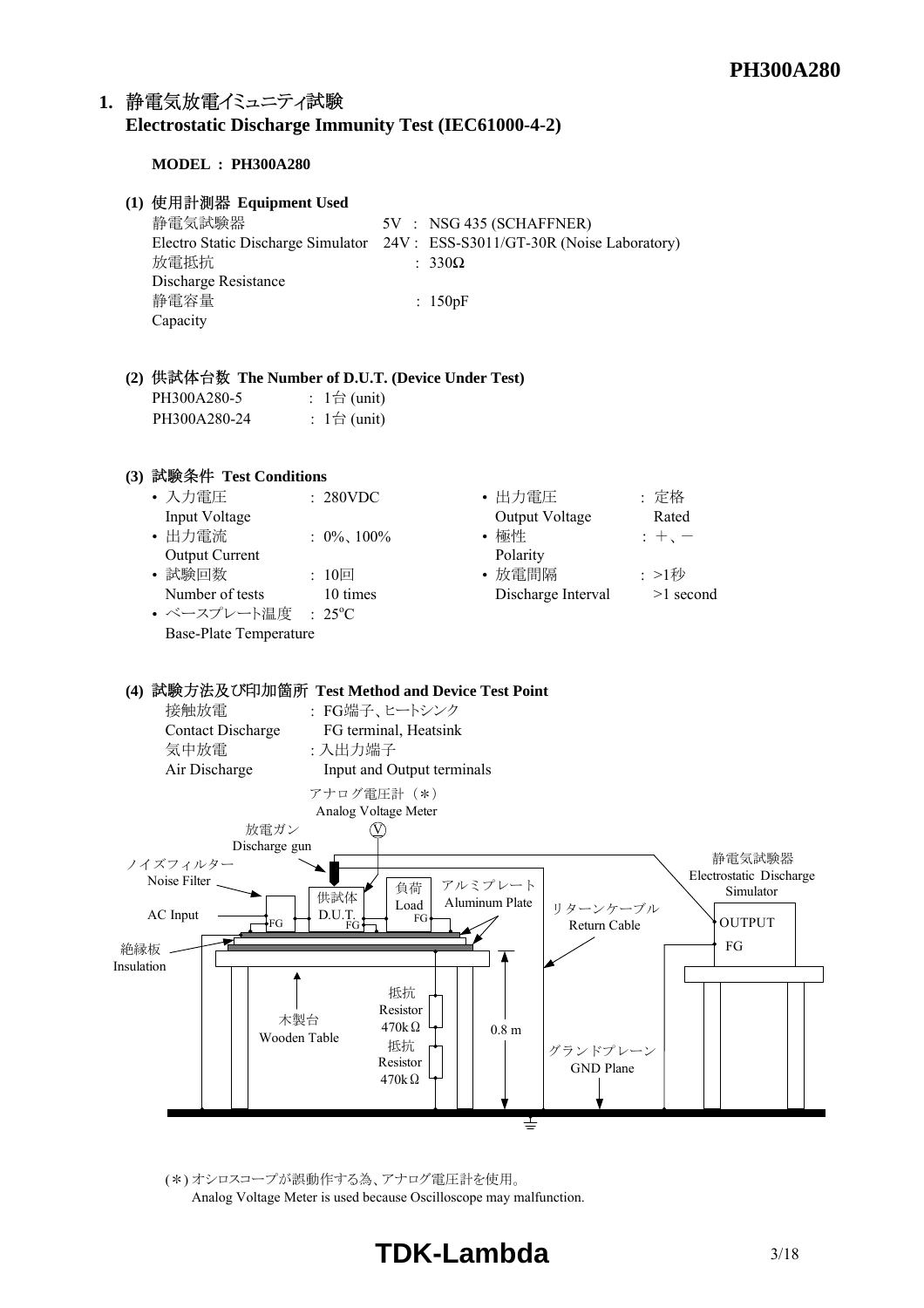

Film Cap.

- **(6) Acceptable Conditions** 1.試験中、5%を超える出力電圧の変動のない事 The regulation of output voltage must not exceed 5% of initial value during test.
	- 2.試験後の出力電圧は初期値から変動していない事
	- The output voltage must be within the regulation of specification after the test. 3.発煙・発火のない事

Smoke and fire are not allowed.

| Contact Discharge (kV) | PH300A280-5 | PH300A280-24 |
|------------------------|-------------|--------------|
| 8 (Level 4)            | PASS        | <b>PASS</b>  |

| Air Discharge (kV) | PH300S280-5 | PH300A280-24 |
|--------------------|-------------|--------------|
| 8 (Level 3)        | PASS        | PASS         |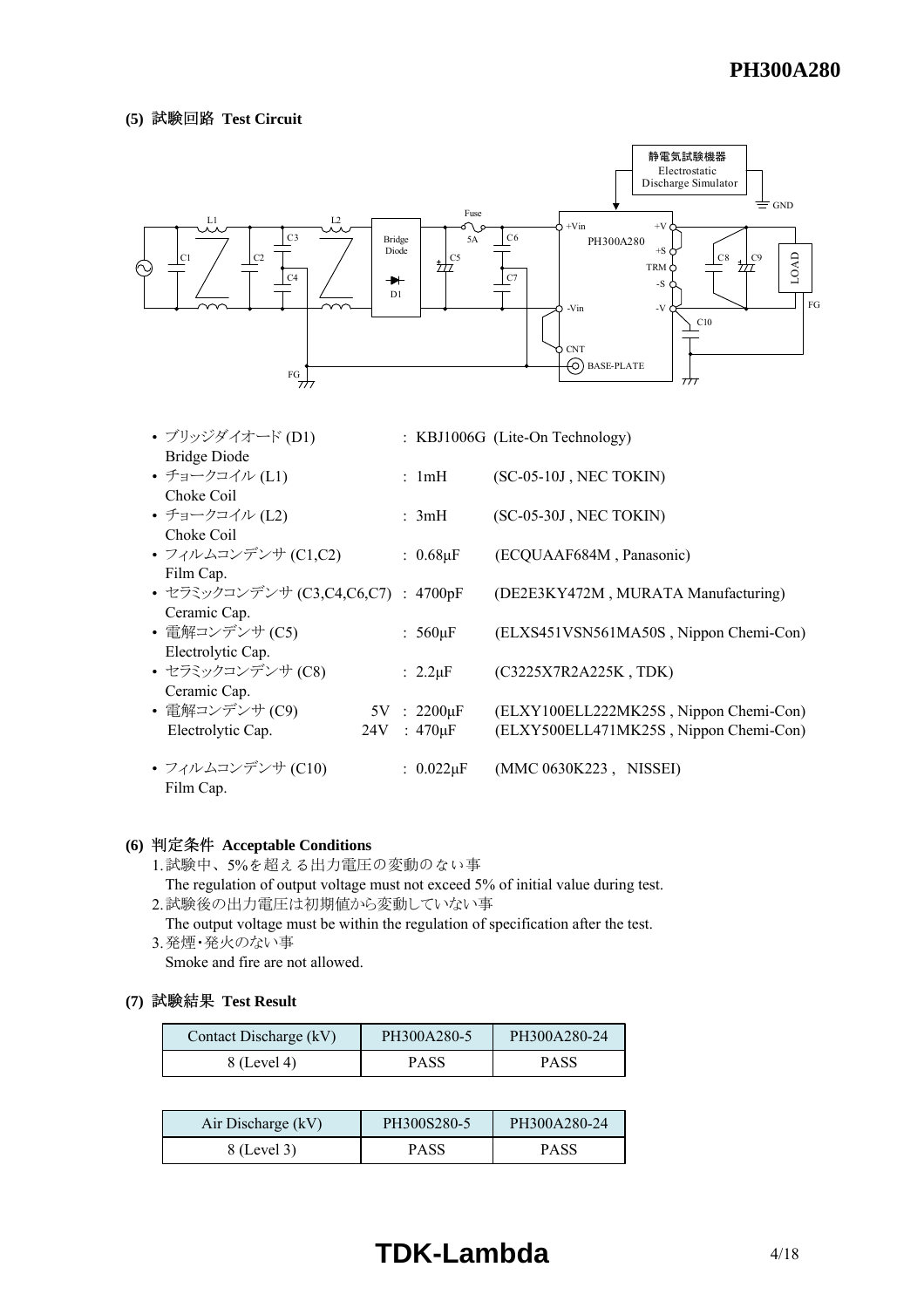#### 2. 放射性無線周波数電磁界イミュニティ試験 **Radiated Radio-Frequency Electromagnetic Field Immunity Test (IEC61000-4-3)**

#### **MODEL : PH300A280**

| (1) 使用計測器 Equipment Used                           |                     |  |                               |  |  |
|----------------------------------------------------|---------------------|--|-------------------------------|--|--|
| シグナルジェネレータ                                         |                     |  | 5V : SWR 20 (Tektronix)       |  |  |
| Signal Generator                                   |                     |  | $24V$ : N5181A (Agilent)      |  |  |
| パワーアンプシステム 5V: BLWA 0830 (Bonn)                    |                     |  |                               |  |  |
| Power Amplifier System                             |                     |  | 24V : CBA 1G-250 (TESEQ)      |  |  |
|                                                    |                     |  | AS0102-100 (MILMEGA)          |  |  |
|                                                    |                     |  | AS1860-100 (MILMEGA)          |  |  |
| 雷界センサ                                              |                     |  | $\therefore$ E9304A (Agilent) |  |  |
| Electric Field Sensor                              |                     |  |                               |  |  |
| バイログアンテナ                                           |                     |  | : VULP9118E (SCHWARZBECK)     |  |  |
| Bilog Antenna                                      |                     |  | STLP9149 (SCHWARZBECK)        |  |  |
|                                                    |                     |  |                               |  |  |
| (2) 供試体台数 The Number of D.U.T. (Device Under Test) |                     |  |                               |  |  |
| PH300A280-5                                        | $: 1 \oplus$ (unit) |  |                               |  |  |
| PH300A280-24                                       | $: 1 \oplus$ (unit) |  |                               |  |  |

| (3) 試験条件 Test Conditions        |                                                     |                               |                   |
|---------------------------------|-----------------------------------------------------|-------------------------------|-------------------|
| • 入力電圧                          | : 280VDC                                            | • 出力電圧                        | :定格               |
| Input Voltage                   |                                                     | Output Voltage                | Rated             |
| • 出力電流                          | $\therefore$ 0%, 100%                               | • 振幅変調                        | $: 80\%$ , 1kHz   |
| <b>Output Current</b>           |                                                     | Amplitude Modulated           |                   |
| ・偏波                             | :水平、垂直                                              | • ベースプレート温度 : 25°C            |                   |
| Wave Angle                      | Horizontal and Vertical                             | <b>Base-Plate Temperature</b> |                   |
| • スイープ·コンディション: 1.0%ステップ、0.5秒保持 |                                                     | • 距離                          | $\therefore$ 3.0m |
| Sweep Condition                 | $1.0\%$ step up, 0.5 seconds hold                   | Distance                      |                   |
| • 試験方向                          | : 上下、左右、前後                                          |                               |                   |
| <b>Test Angle</b>               | Top/Bottom, Both Sides, Front/Back                  |                               |                   |
| • 電磁界周波数                        | : $80 - 1000$ MHz, $1.4 - 2.0$ GHz, $2.0 - 2.7$ GHz |                               |                   |

Electromagnetic Frequency

**(4) Test Method**



(\*) オシロスコープが誤動作する為、アナログ電圧計を使用。 Analog Voltage Meter is used because Oscilloscope may malfunction.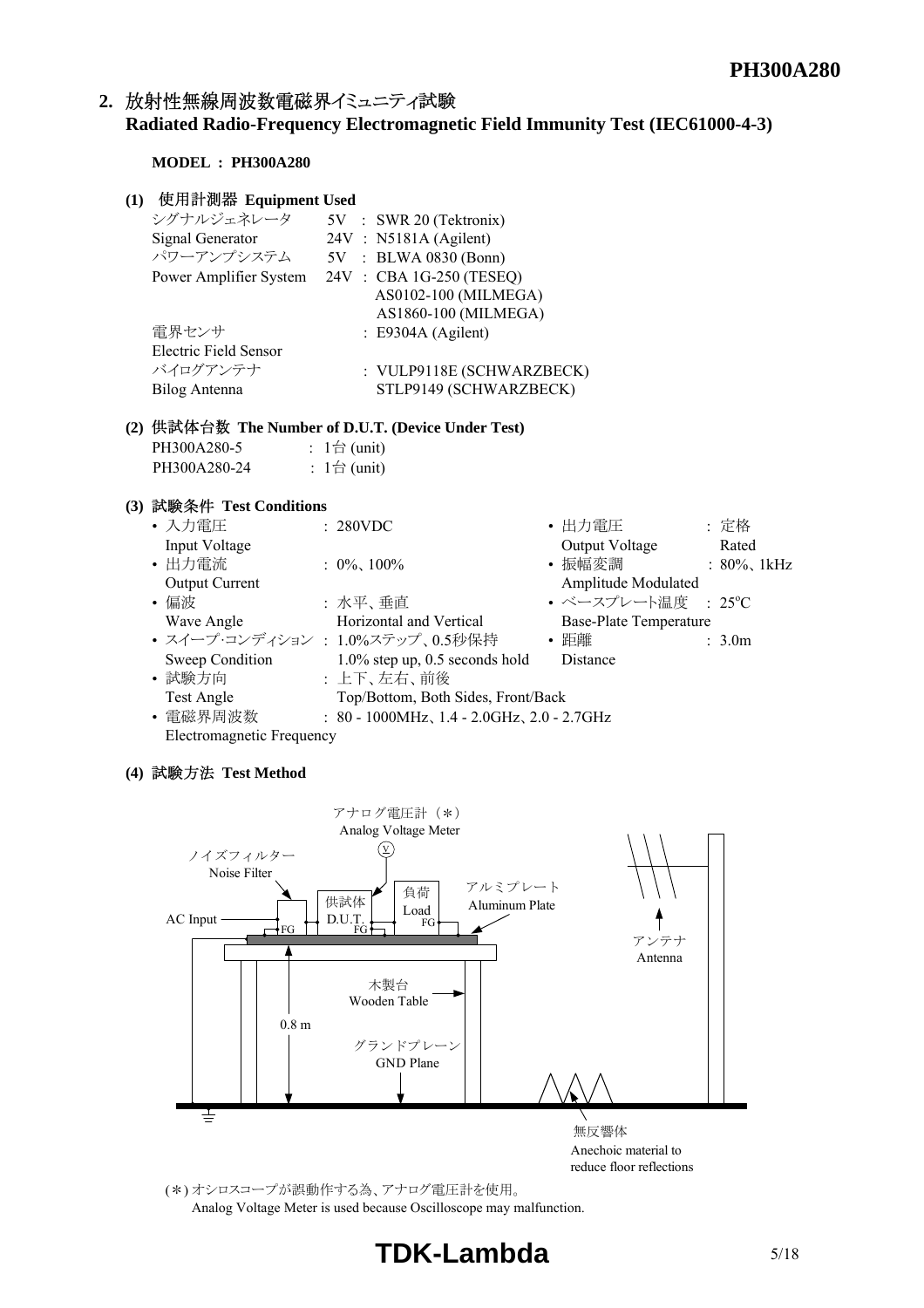

| • ブリッジダイオード (D1)                    |                   | : KBJ1006G (Lite-On Technology)        |
|-------------------------------------|-------------------|----------------------------------------|
| <b>Bridge Diode</b>                 |                   |                                        |
| • チョークコイル (L1)                      | : $1mH$           | $SC-05-10J$ , NEC TOKIN)               |
| Choke Coil                          |                   |                                        |
| • チョークコイル (L2)                      | : $3mH$           | (SC-05-30J, NEC TOKIN)                 |
| Choke Coil                          |                   |                                        |
| • フィルムコンデンサ (C1,C2)                 | : $0.68\mu F$     | (ECQUAAF684M, Panasonic)               |
| Film Cap.                           |                   |                                        |
| • セラミックコンデンサ (C3,C4,C6,C7) : 4700pF |                   | (DE2E3KY472M, MURATA Manufacturing)    |
| Ceramic Cap.                        |                   |                                        |
| • 電解コンデンサ (C5)                      | $: 560 \mu F$     | (ELXS451VSN561MA50S, Nippon Chemi-Con) |
| Electrolytic Cap.                   |                   |                                        |
| • セラミックコンデンサ (C8)                   | : $2.2 \mu F$     | (C3225X7R2A225K, TDK)                  |
| Ceramic Cap.                        |                   |                                        |
| • 電解コンデンサ (C9)                      | $5V : 2200 \mu F$ | (ELXY100ELL222MK25S, Nippon Chemi-Con) |
| Electrolytic Cap.                   | $24V : 470 \mu F$ | (ELXY500ELL471MK25S, Nippon Chemi-Con) |
|                                     |                   |                                        |
| • フィルムコンデンサ (C10)                   | : $0.022\mu F$    | (MMC 0630K223, NISSEI)                 |
| Film Cap.                           |                   |                                        |

#### **(6) Acceptable Conditions**

1.試験中、5%を超える出力電圧の変動のない事

The regulation of output voltage must not exceed 5% of initial value during test. 2.試験後の出力電圧は初期値から変動していない事

The output voltage must be within the regulation of specification after the test.

3.発煙・発火のない事 Smoke and fire are not allowed.

| Electromagnetic Frequency | Radiation Field Strength (V/m) | PH300A280-5 | PH300A280-24 |
|---------------------------|--------------------------------|-------------|--------------|
| $80 - 1000 \text{ MHz}$   |                                | <b>PASS</b> | <b>PASS</b>  |
| $1.4 - 2.0$ GHz           |                                | <b>PASS</b> | <b>PASS</b>  |
| $2.0 - 2.7$ GHz           |                                | <b>PASS</b> | <b>PASS</b>  |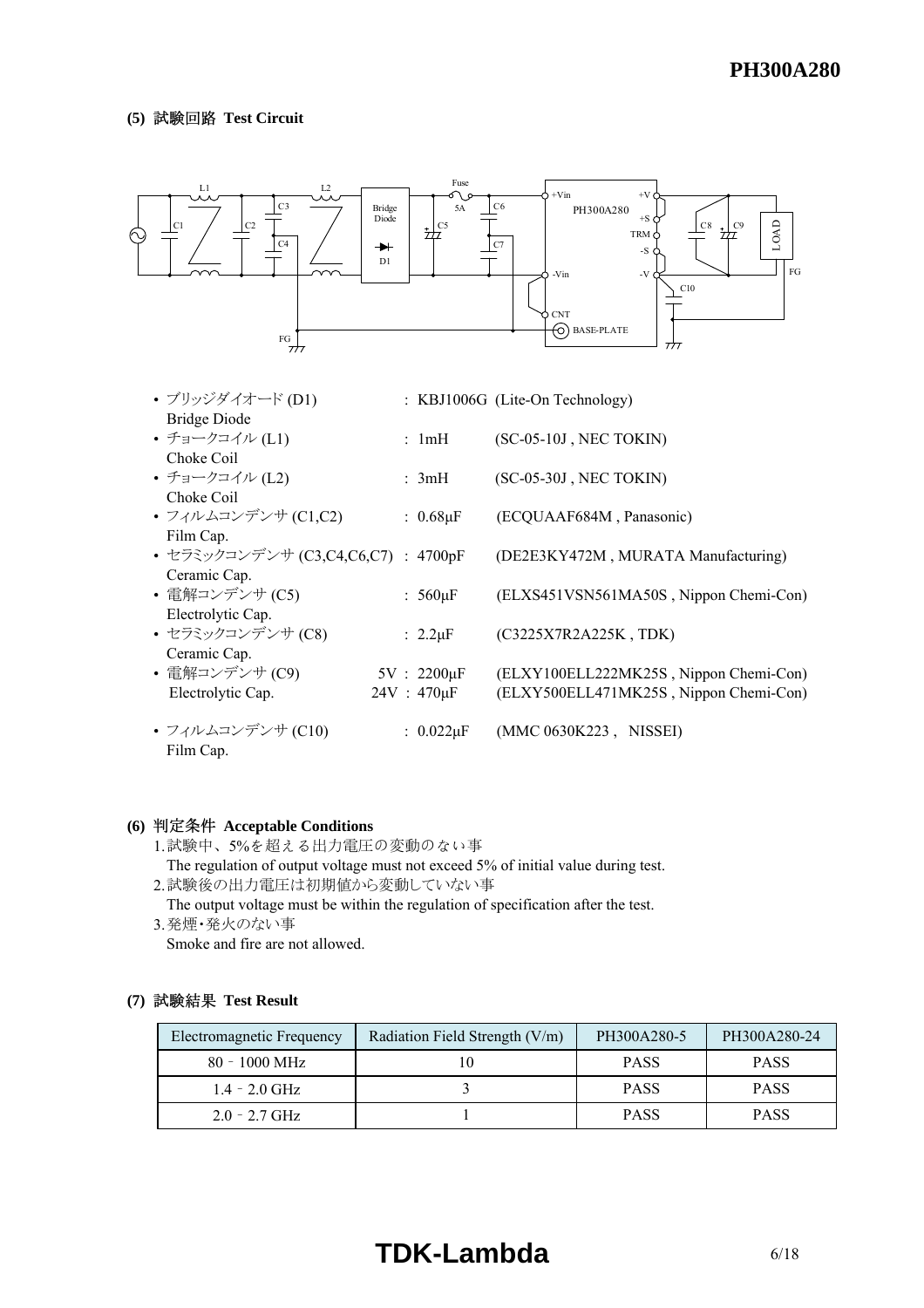#### 3. 電気的ファーストトランジェントバーストイミュニティ試験 **Electrical Fast Transient / Burst Immunity Test (IEC61000-4-4)**

#### **MODEL : PH300A280**

**(1) Equipment Used**

| EFT/B発生器        | $5V : NSG3060$ (Teseq)                |
|-----------------|---------------------------------------|
| EFT/B Generator | 24V : FNS-AX3-B50B (Noise Laboratory) |
| カップリングクランプ      | 5V: keyTex (Noise Laboratory)         |
| Coupling Clamp  | 24V : 15-00001A (Noise Laboratory)    |

#### **(2) The Number of D.U.T. (Device Under Test)** PH300A280-5 :  $1 \oplus$  (unit) PH300A280-24 : 1台 (unit)

#### **(3) Test Conditions**

| • 入力電圧                | : 280VDC              | • 出力電圧                        | : 定格                |
|-----------------------|-----------------------|-------------------------------|---------------------|
| Input Voltage         |                       | Output Voltage                | Rated               |
| • 出力電流                | : $0\%$ , $100\%$     | • 試験時間                        | : 1分間               |
| <b>Output Current</b> |                       | <b>Test Time</b>              | 1 minute            |
| • 極性                  | $+$ , $-$             | • ベースプレート温度 : 25°C            |                     |
| Polarity              |                       | <b>Base-Plate Temperature</b> |                     |
| • 試験回数                | $: 1 \square$         | • パルス周波数                      | : 5 $kHz$           |
| Number of Test        | 1 time                | Pulse Frequency               |                     |
| • バースト期間              | $: 15$ msec           | • パルス個数                       | : 75 <sub>pcs</sub> |
| <b>Burst Time</b>     |                       | Number of Pulse               |                     |
| • バースト周期              | $\therefore$ 300 msec |                               |                     |
| Burst Cycle           |                       |                               |                     |

#### **(4) Test Method and Device Test Point**

A. 入力ポート : L、N、FGに同時に印加 Input port : Apply to L, N and FG all the same time.



(\*) オシロスコープが誤動作する為、アナログ電圧計を使用。 Analog Voltage Meter is used because Oscilloscope may malfunction.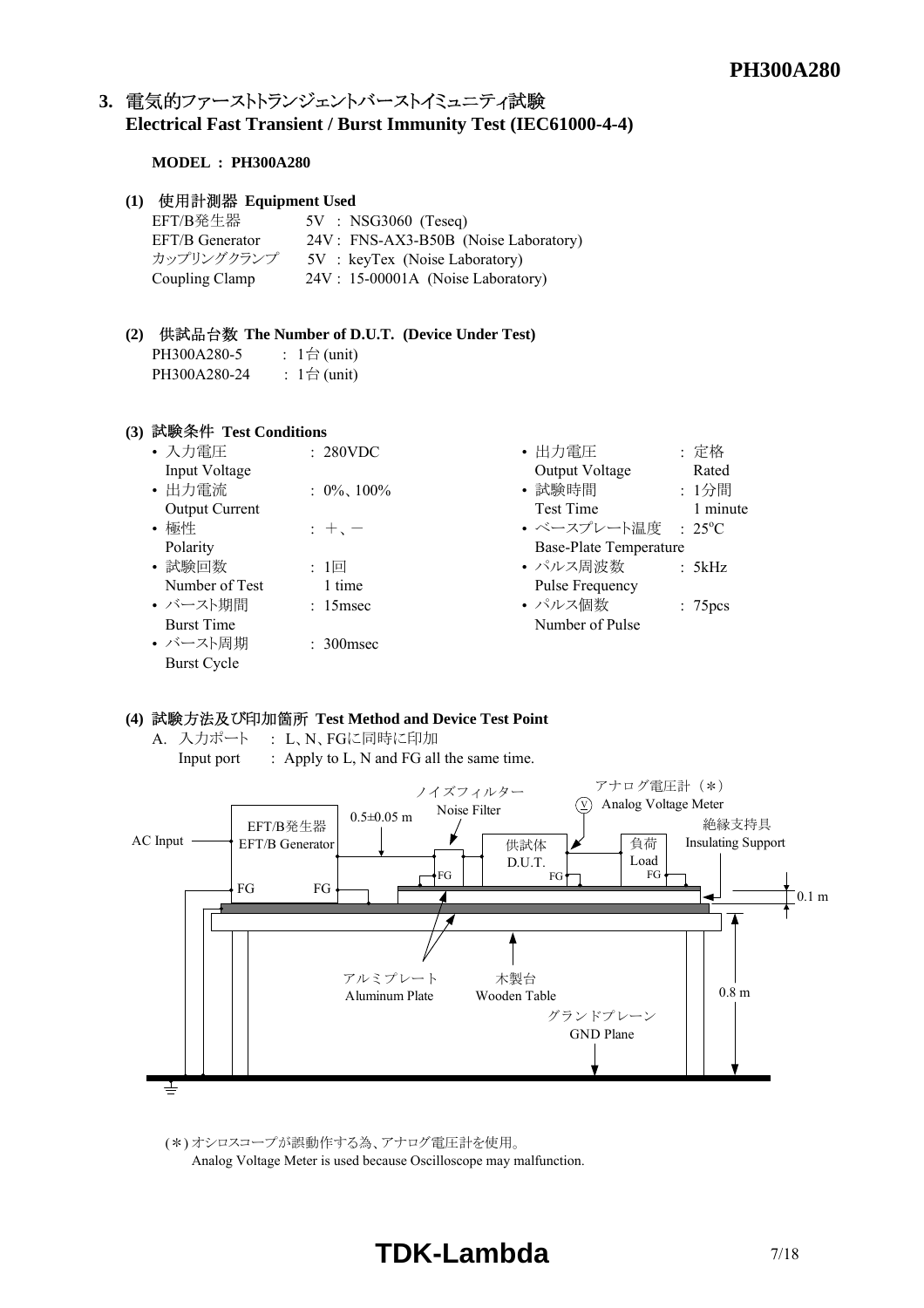B. 出力ポート : +V、-Vに同時に印加 Output port  $\therefore$  Apply to +V and -V at the same time.



(\*)オシロスコープが誤動作する為、アナログ電圧計を使用。 Analog Voltage Meter is used because Oscilloscope may malfunction.

C. 信号ポート : CNT、+S、-S、TRMに同時に印加 Signal Port : Apply to CNT, +S, -S and TRM at the same time.



(\*)オシロスコープが誤動作する為、アナログ電圧計を使用。 Analog Voltage Meter is used because Oscilloscope may malfunction.

## **TDK-Lambda** 8/18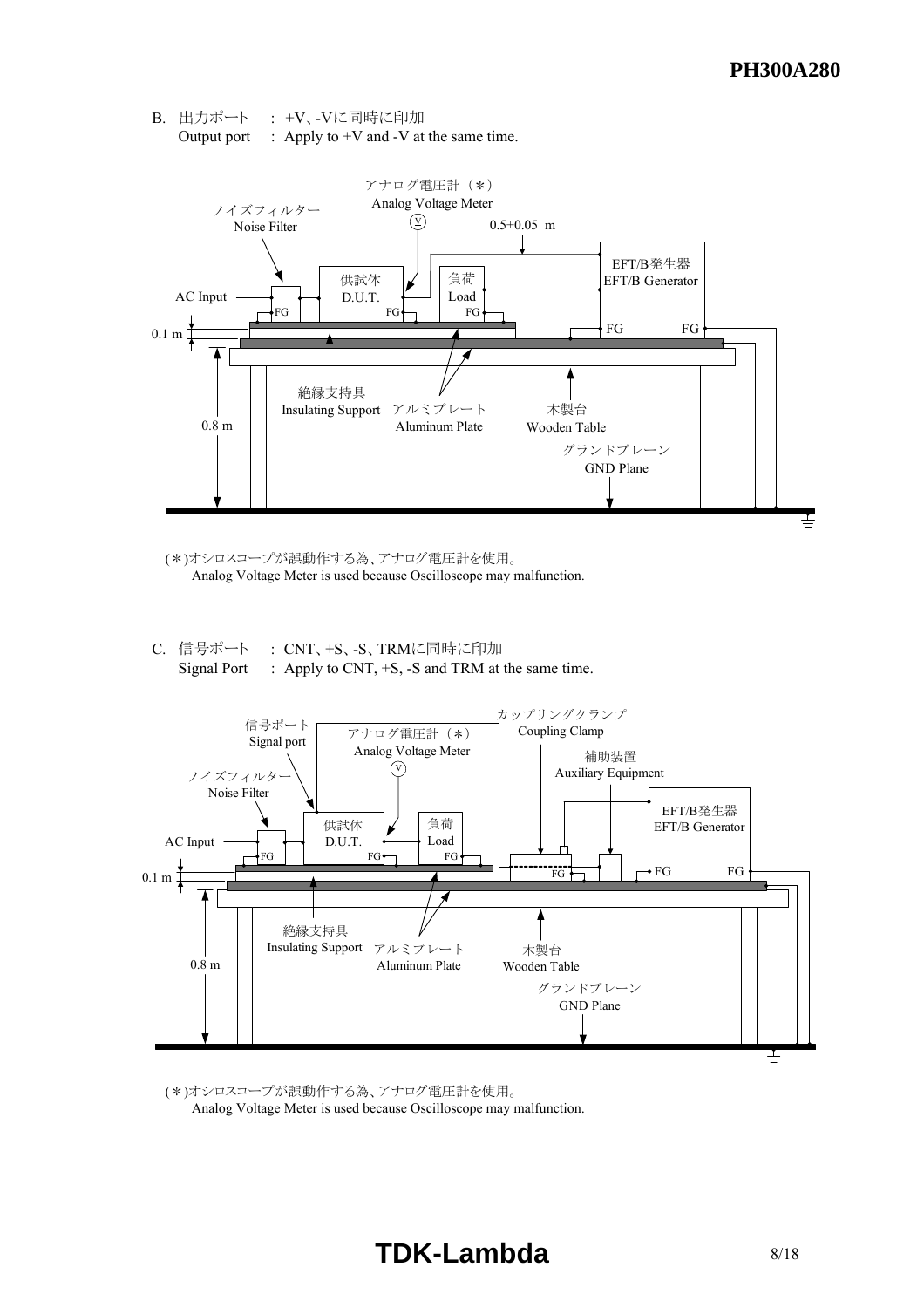A. 入力ポート : L、N、FGに同時に印加 Input port : Apply to L, N and FG at the same time.



B. 出力ポート : +V、-Vに同時に印加 Output port  $\therefore$  Apply to +V and -V at the same time.



C. 信号ポート : CNT、+S、-S、TRMに同時に印加 Signal Port : Apply to CNT, +S, -S and TRM at the same time.

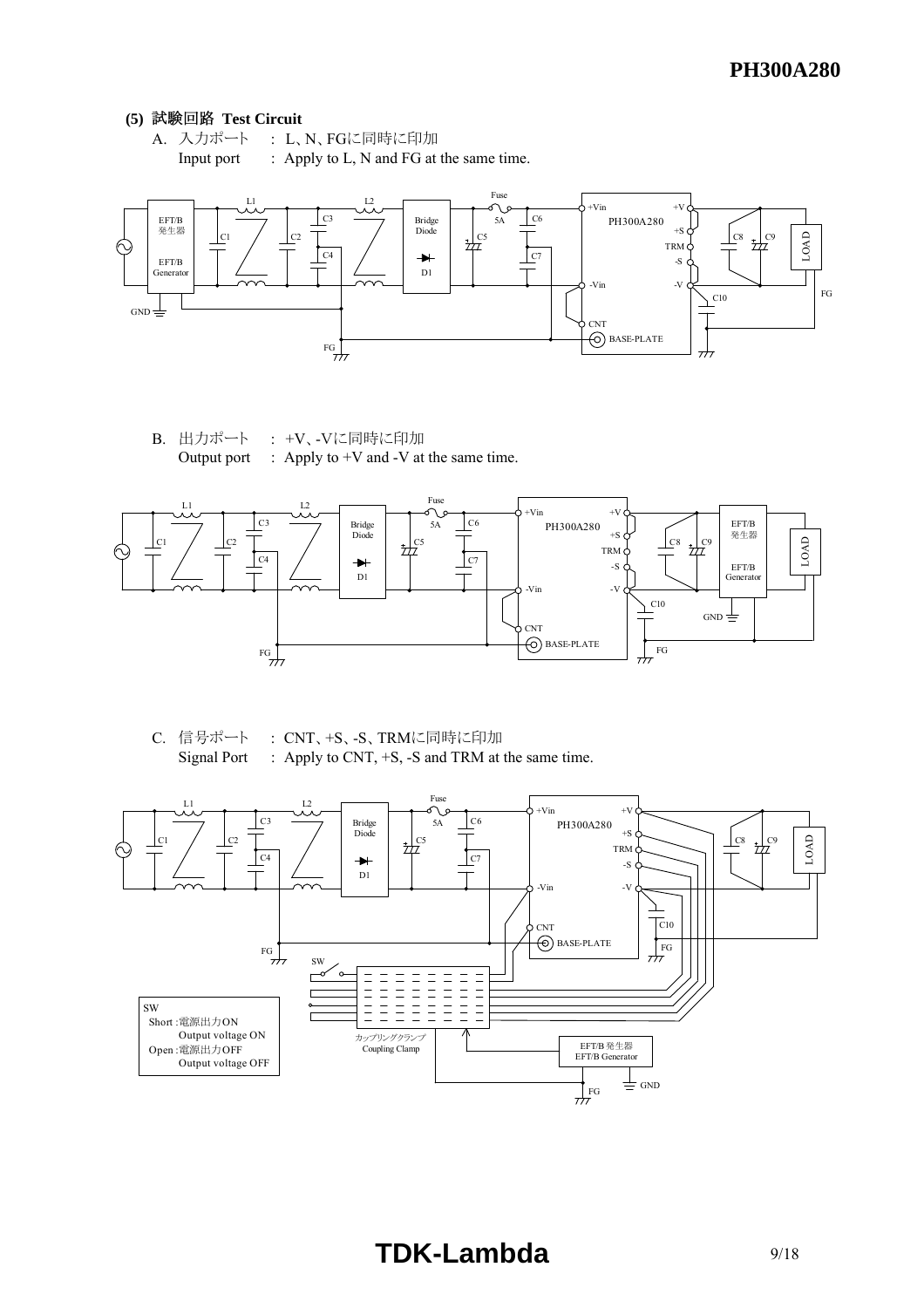| • ブリッジダイオード (D1)                    |                   | : KBJ1006G (Lite-On Technology)        |
|-------------------------------------|-------------------|----------------------------------------|
| <b>Bridge Diode</b>                 |                   |                                        |
| • チョークコイル (L1)                      | : $1mH$           | $SC-05-10J$ , NEC TOKIN)               |
| Choke Coil                          |                   |                                        |
| • チョークコイル (L2)                      | : $3mH$           | $(SC-05-30J, NEC TOKIN)$               |
| Choke Coil                          |                   |                                        |
| • フィルムコンデンサ (C1,C2)                 | : $0.68\mu F$     | (ECQUAAF684M, Panasonic)               |
| Film Cap.                           |                   |                                        |
| • セラミックコンデンサ (C3,C4,C6,C7) : 4700pF |                   | (DE2E3KY472M, MURATA Manufacturing)    |
| Ceramic Cap.                        |                   |                                        |
| • 電解コンデンサ (C5)                      | : 560 $\mu$ F     | (ELXS451VSN561MA50S, Nippon Chemi-Con) |
| Electrolytic Cap.                   |                   |                                        |
| • セラミックコンデンサ (C8)                   | : $2.2 \mu F$     | (C3225X7R2A225K, TDK)                  |
| Ceramic Cap.                        |                   |                                        |
| • 電解コンデンサ (C9)                      | $5V : 2200 \mu F$ | (ELXY100ELL222MK25S, Nippon Chemi-Con) |
| Electrolytic Cap.                   | $24V : 470 \mu F$ | (ELXY500ELL471MK25S, Nippon Chemi-Con) |
|                                     |                   |                                        |
| • フィルムコンデンサ (C10)                   | : $0.022\mu F$    | (MMC 0630K223, NISSEI)                 |
| Film Cap.                           |                   |                                        |

#### **(6) Acceptable Conditions**

1.試験中、5%を超える出力電圧の変動のない事 The regulation of output voltage must not exceed 5% of initial value during test.

- 2.試験後の出力電圧は初期値から変動していない事
- The output voltage must be within the regulation of specification after the test.
- 3.発煙・発火のない事

Smoke and fire are not allowed.

| <b>Test Port</b>            | Test Voltage (kV) | PH300A280-5 | PH300A280-24 |
|-----------------------------|-------------------|-------------|--------------|
| Input $(L, N, FG)$          | $4$ (Level 4)     | <b>PASS</b> | <b>PASS</b>  |
| Output $(+V, -V)$           | $4$ (Level 4)     | <b>PASS</b> | <b>PASS</b>  |
| Signal $(CNT, +S, -S, TRM)$ | $2$ (Level 4)     | <b>PASS</b> | <b>PASS</b>  |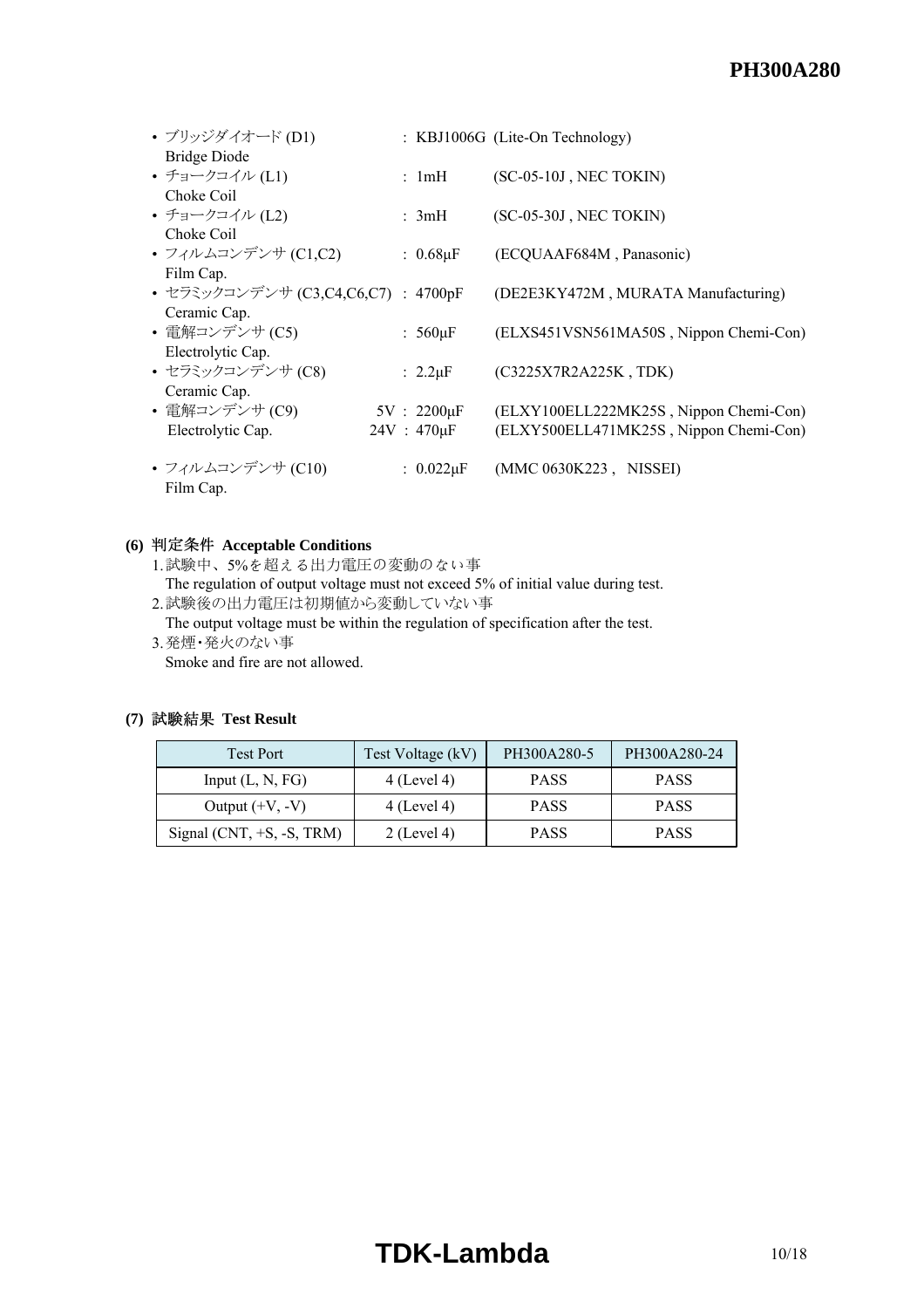### **4. Surge Immunity Test (IEC61000-4-5)**

#### **MODEL : PH300A280**

| (1) 使用計測器 Equipment Used<br>Surge Generator<br>結合インピーダンス: コモン 12Ω<br>Coupling Impedance Common                              | サージ試験器 : LSS-15AS (Noise Laboratory)<br>ノーマル 20<br>Normal                             | 結合コンデンサ : コモン 9μF<br>Coupling Capacitance Common                                                                   | ノーマル 18µF<br>Normal                                                             |
|-----------------------------------------------------------------------------------------------------------------------------|---------------------------------------------------------------------------------------|--------------------------------------------------------------------------------------------------------------------|---------------------------------------------------------------------------------|
| PH300A280-5<br>PH300A280-24 : $3\hat{=}$ (units)                                                                            | (2) 供試品台数 The Number of D.U.T. (Device Under Test)<br>$\therefore$ 3 $\oplus$ (units) |                                                                                                                    |                                                                                 |
| (3) 試験条件 Test Conditions<br>• 入力雷圧<br>Input Voltage<br>• 出力電流<br><b>Output Current</b><br>• 極性<br>Polarity<br>• 位相<br>Phase | $\sim 280 VDC$<br>$: 0\%$ , 100%<br>$+$ , $-$<br>$: 0, 90, 180, 270$ deg              | • 出力電圧 しんしょう<br>Output Voltage<br>• 試験回数<br>Number of Tests<br>Mode<br>• ベースプレート温度 : 25℃<br>Base-Plate Temperature | : 定格<br>Rated<br>$: 5 \square$<br>5 times<br>• モード : コモン、ノーマル<br>Common, Normal |

#### **(4) Test Method and Device Test Point** コモンモード (L-FG、N-FG) 及びノーマルモード (L-N) に印加

Apply to Common mode (L-FG, N-FG) and Normal mode (L-N).



(\*) オシロスコープが誤動作する為、アナログ電圧計を使用。 Analog Voltage Meter is used because Oscilloscope may malfunction.

## **TDK-Lambda** 11/18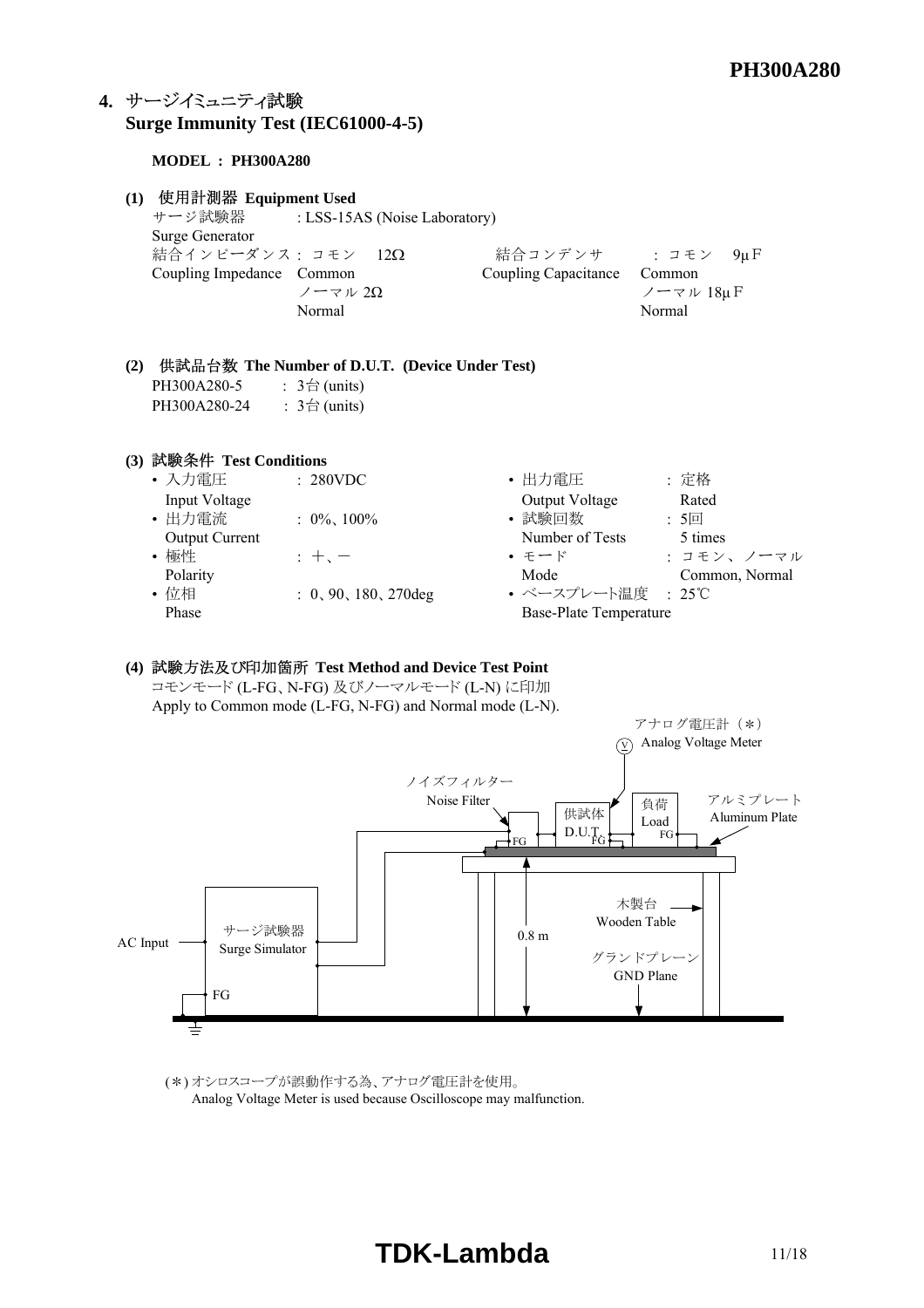

#### **(6) Acceptable Conditions**

- 1.試験中、5%を超える出力電圧の変動のない事 The regulation of output voltage must not exceed 5% of initial value during test. 2.試験後の出力電圧は初期値から変動していない事
- The output voltage must be within the regulation of specification after the test. 3.発煙・発火のない事

Smoke and fire are not allowed.

#### **(7) Test Result**

| <b>Test Mode</b> | Test Voltage (kV) | PH300A280-5 | PH300A280-24 |
|------------------|-------------------|-------------|--------------|
| Common           | $4$ (Level 4)     | <b>PASS</b> | <b>PASS</b>  |
| Normal           | $2$ (Level 3)     | <b>PASS</b> | <b>PASS</b>  |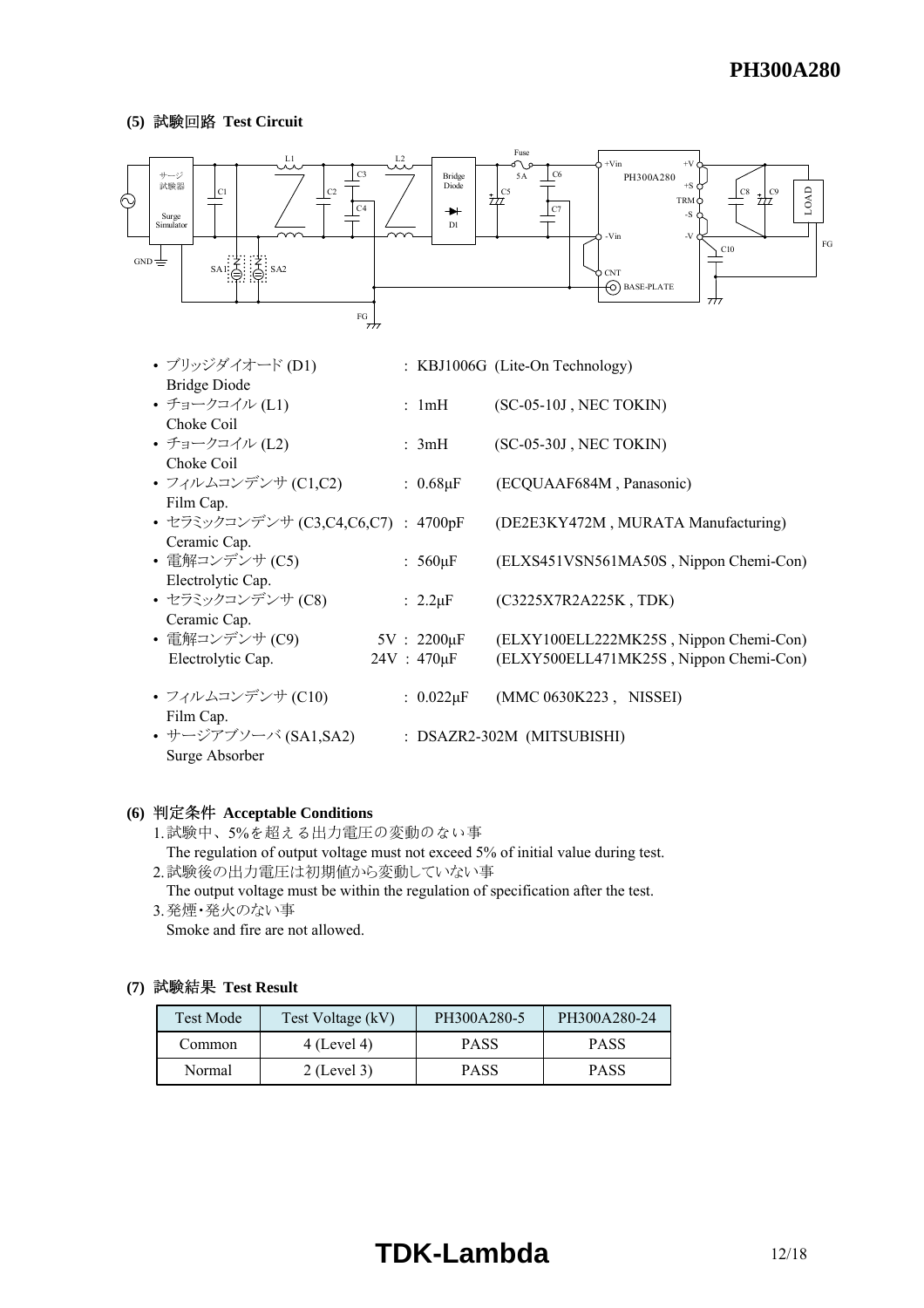#### 5. 伝導性無線周波数電磁界イミュニティ試験 **Conducted Disturbances Induced by Radio-Frequency Field Immunity Test (IEC61000-4-6)**

**MODEL : PH300A280**

**(1) Equipment Used**

| RF パワーアンプ          | $5V$ : NSG4070-30 (Teseq)                                     |
|--------------------|---------------------------------------------------------------|
| RF Power Amplifier | 24V : 5048 (Ophir)                                            |
| シグナルジェネレータ         | 5V : NSG4070-30 (Teseq)                                       |
| Signal Generator   | $: 8665B$ (HEWLETT PACKARD)<br>24V                            |
| 減衰器                | 5V : NSG4070-30 (Teseq)                                       |
| Attenuator         | 24V : 40-6-33 (Weinschel)                                     |
| 結合 / 減結合ネットワーク     | $5V$ : CDN L801 M2/M3 (Luthi)                                 |
|                    | Coupling De-Coupling Network (CDN) 24V : KSI-8003S (KYORITSU) |
| EMクランプ             | 5V : NSG4070-30 (Teseq)                                       |
| <b>EM Clamp</b>    | 24V : KT-30 (KYORITSU)                                        |

#### **(2) The Number of D.U.T. (Device Under Test)** PH300A280-5 :  $1 \oplus$  (unit) PH300A280-24 : 1台 (unit)

**(3) Test Conditions**

| • 入力電圧                        | : 280VDC                          | • 出力電圧                    | : 定格               |
|-------------------------------|-----------------------------------|---------------------------|--------------------|
| Input Voltage                 |                                   | Output Voltage            | Rated              |
| • 出力電流                        | : $0\%$ , $100\%$                 | • 電磁界周波数                  | $: 150kHz - 80MHz$ |
| <b>Output Current</b>         |                                   | Electromagnetic Frequency |                    |
| • ベースプレート温度                   | $\therefore 25^{\circ}$ C         |                           |                    |
| <b>Base-Plate Temperature</b> |                                   |                           |                    |
|                               | • スイープ コンディション : 1.0%ステップ、0.5秒保持  |                           |                    |
| Sweep Condition               | $1.0\%$ step up, 0.5 seconds hold |                           |                    |

#### **(3) Test Method and Device Test Point**

A. 入力ポート : L、N、FGに同時に印加 Input port : Apply to L, N and FG all the same time.



(\*)オシロスコープが誤動作する為、アナログ電圧計を使用。 Analog Voltage Meter is used because Oscilloscope may malfunction.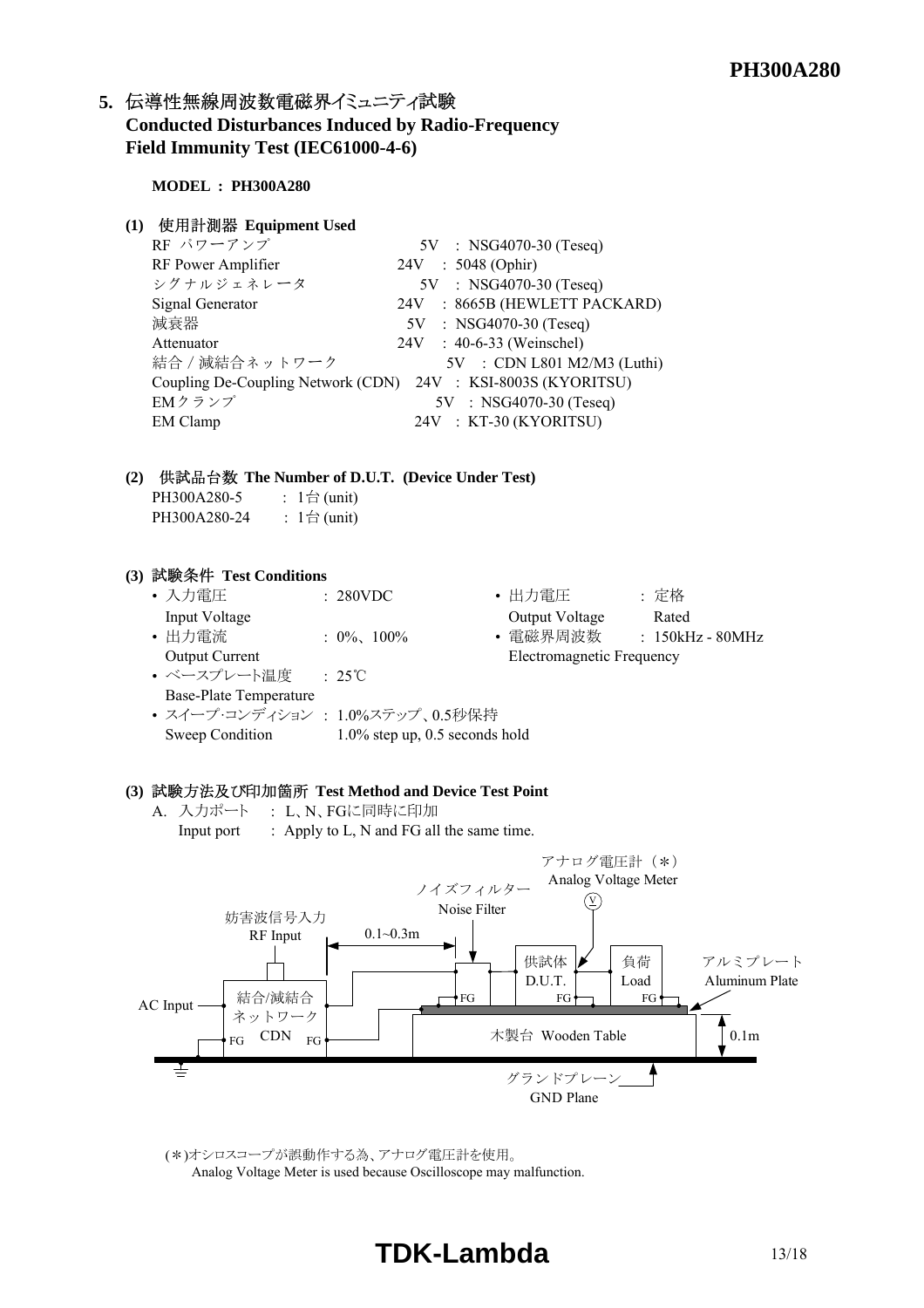



C. 信号ポート : CNT、+S、-S、TRMに同時に印加 Signal Port : Apply to CNT,  $+S$ , -S and TRM at the same time.



(\*)オシロスコープが誤動作する為、アナログ電圧計を使用。 Analog Voltage Meter is used because Oscilloscope may malfunction.

## **TDK-Lambda** 14/18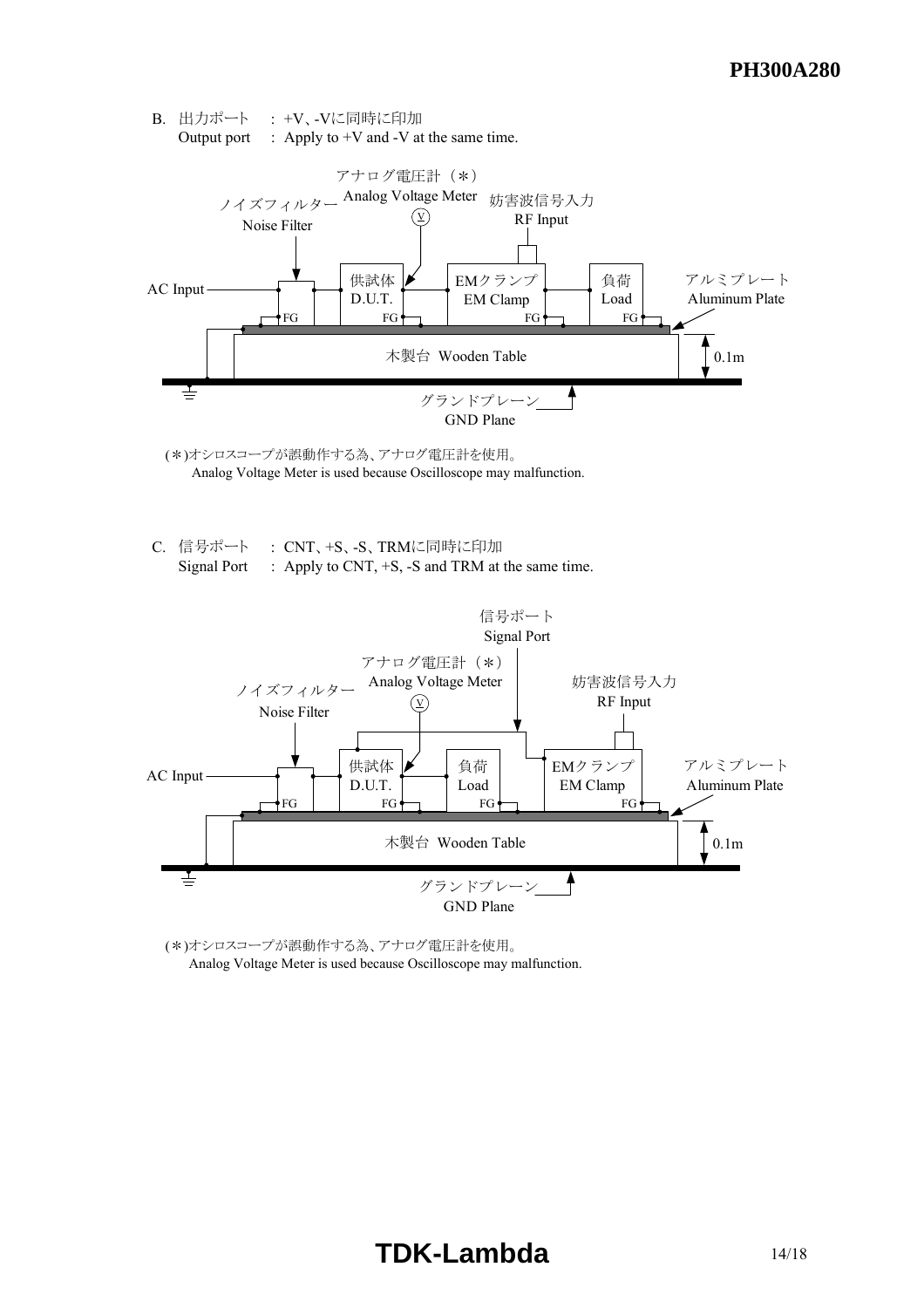



B. 出力ポート : +V、-Vに同時に印加 Output port  $\therefore$  Apply to +V and -V at the same time.



C. 信号ポート : CNT、+S、-S、TRMに同時に印加 Signal Port : Apply to CNT,  $+S$ ,  $-S$  and TRM at the same time.

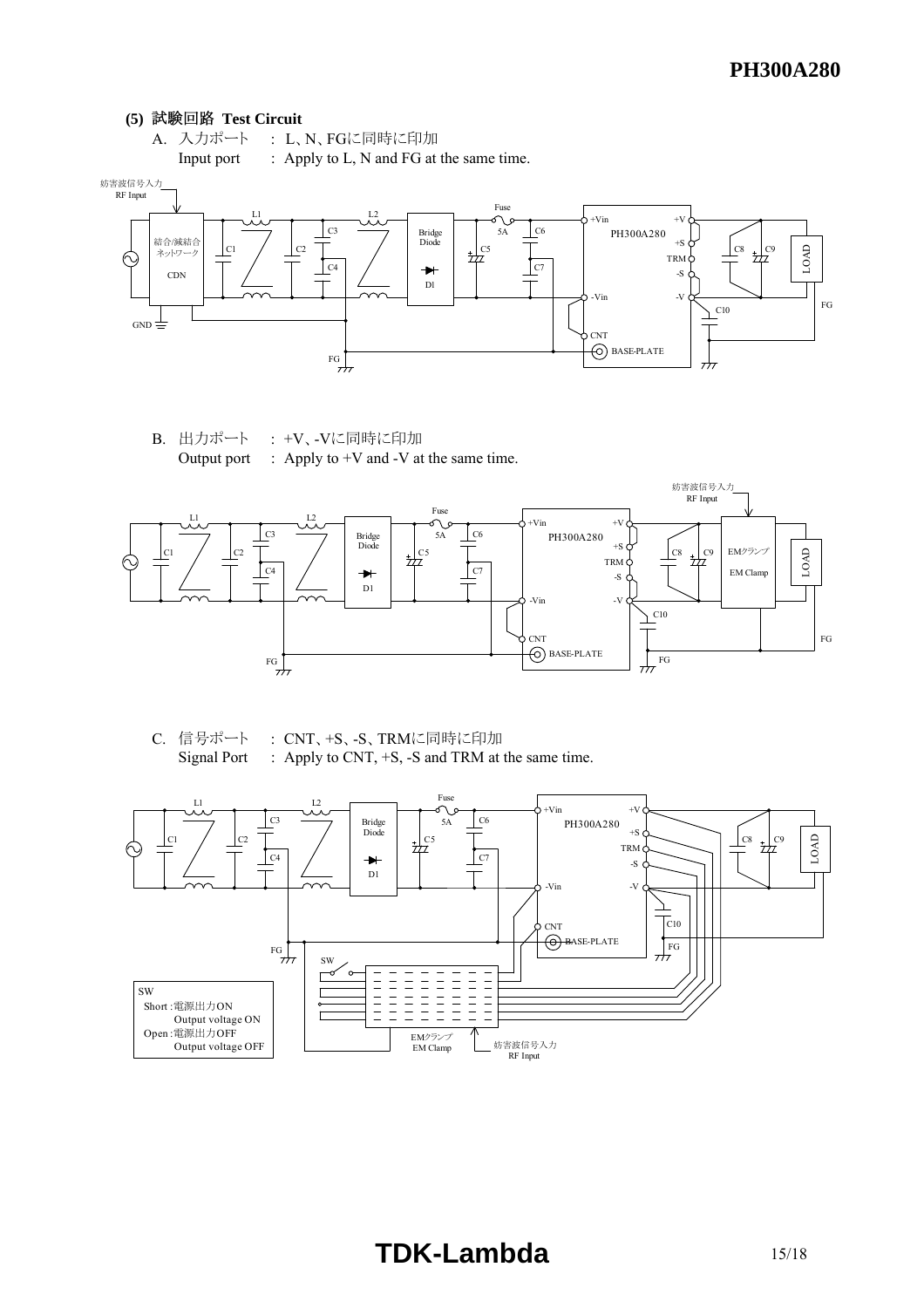| • ブリッジダイオード (D1)                    |                   | : KBJ1006G (Lite-On Technology)        |
|-------------------------------------|-------------------|----------------------------------------|
| Bridge Diode                        |                   |                                        |
| • チョークコイル (L1)                      | : $1mH$           | $SC-05-10J$ , NEC TOKIN)               |
| Choke Coil                          |                   |                                        |
| • チョークコイル (L2)                      | : $3mH$           | $SC-05-30J$ , NEC TOKIN)               |
| Choke Coil                          |                   |                                        |
| • フィルムコンデンサ (C1,C2)                 | : $0.68\mu$ F     | (ECQUAAF684M, Panasonic)               |
| Film Cap.                           |                   |                                        |
| • セラミックコンデンサ (C3,C4,C6,C7) : 4700pF |                   | (DE2E3KY472M, MURATA Manufacturing)    |
| Ceramic Cap.                        |                   |                                        |
| • 電解コンデンサ (C5)                      | $: 560 \mu F$     | (ELXS451VSN561MA50S, Nippon Chemi-Con) |
| Electrolytic Cap.                   |                   |                                        |
| • セラミックコンデンサ (C8)                   | : $2.2 \mu F$     | (C3225X7R2A225K, TDK)                  |
| Ceramic Cap.                        |                   |                                        |
| • 電解コンデンサ (C9)                      | $5V : 2200 \mu F$ | (ELXY100ELL222MK25S, Nippon Chemi-Con) |
| Electrolytic Cap.                   | $24V : 470 \mu F$ | (ELXY500ELL471MK25S, Nippon Chemi-Con) |
|                                     |                   |                                        |
| • フィルムコンデンサ (C10)                   | : $0.022 \mu F$   | (MMC 0630K223, NISSEI)                 |
| Film Cap.                           |                   |                                        |

#### **(6) Acceptable Conditions**

- 1.試験中、5%を超える出力電圧の変動のない事
- The regulation of output voltage must not exceed 5% of initial value during test.
- 2.試験後の出力電圧は初期値から変動していない事 The output voltage must be within the regulation of specification after the test.
- 3.発煙・発火のない事 Smoke and fire are not allowed.

| <b>Test Port</b>            | Test Voltage (V) | PH300A280-5 | PH300A280-24 |
|-----------------------------|------------------|-------------|--------------|
| Input $(L, N, FG)$          | $10$ (Level 3)   | <b>PASS</b> | <b>PASS</b>  |
| Output $(+V, -V)$           | $10$ (Level 3)   | <b>PASS</b> | <b>PASS</b>  |
| Signal $(CNT, +S, -S, TRM)$ | $10$ (Level 3)   | <b>PASS</b> | <b>PASS</b>  |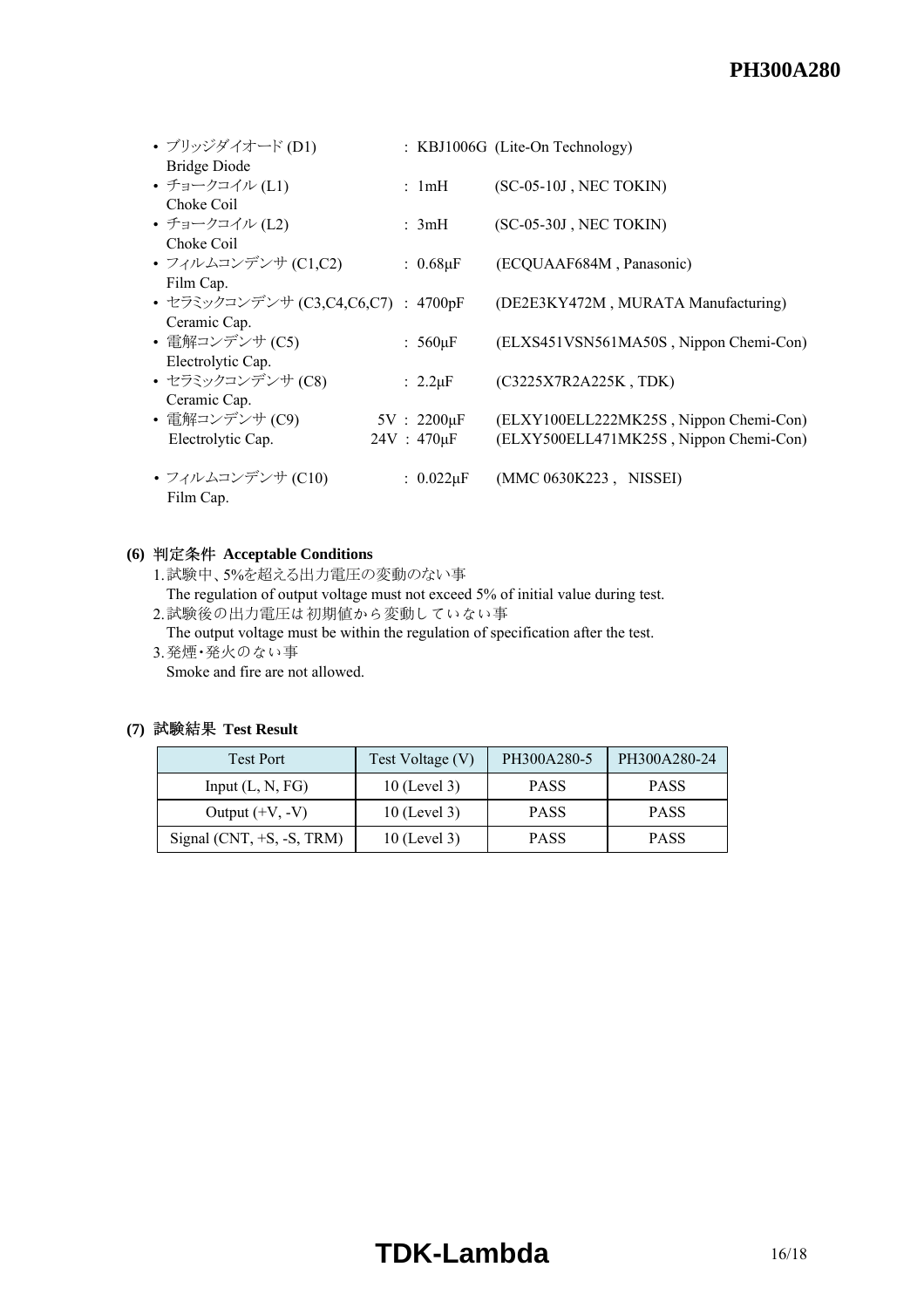#### 6. 電力周波数磁界イミュニティ試験 **Power Frequency Magnetic Field Immunity Test (IEC61000-4-8)**

#### **MODEL : PH300A280**

#### **(1) Equipment Used**

ACパワーソース 5V : NSG1007 (SCHAFFNER) AC Power Source 24V : AA2000XG (TAKASAGO) ヘルムホルツコイル 5V : R-1000-4-8-L-1M (SCHAFFNER) Helmholts Coil 24V : HHS5215 (Spulen)

#### **(2) The Number of D.U.T. (Device Under Test)** PH300A280-5 : 1台 (unit) PH300A280-24 :  $1 \oplus$  (unit)

#### **(3) Test Conditions**

| • 入力電圧                        | : 280VDC                              | • 出力電圧                    | : 定格         |
|-------------------------------|---------------------------------------|---------------------------|--------------|
| Input Voltage                 |                                       | Output Voltage            | Rated        |
| • 出力電流                        | $: 0\%$ , 100%                        | • 印加磁界周波数                 | : 50Hz, 60Hz |
| <b>Output Current</b>         |                                       | <b>Magnetic Frequency</b> |              |
| • ベースプレート温度                   | $\cdot$ 25°C                          | • 印加方向                    | :X, Y, Z     |
| <b>Base-Plate Temperature</b> |                                       | Direction                 |              |
| • 試験時間                        | : 10秒以上(各方向)                          |                           |              |
| <b>Test Time</b>              | More than 10 seconds (each direction) |                           |              |

#### **(4) Test Method**



(\*)オシロスコープが誤動作する為、アナログ電圧計を使用。 Analog Voltage Meter is used because Oscilloscope may malfunction.

## **TDK-Lambda** 17/18